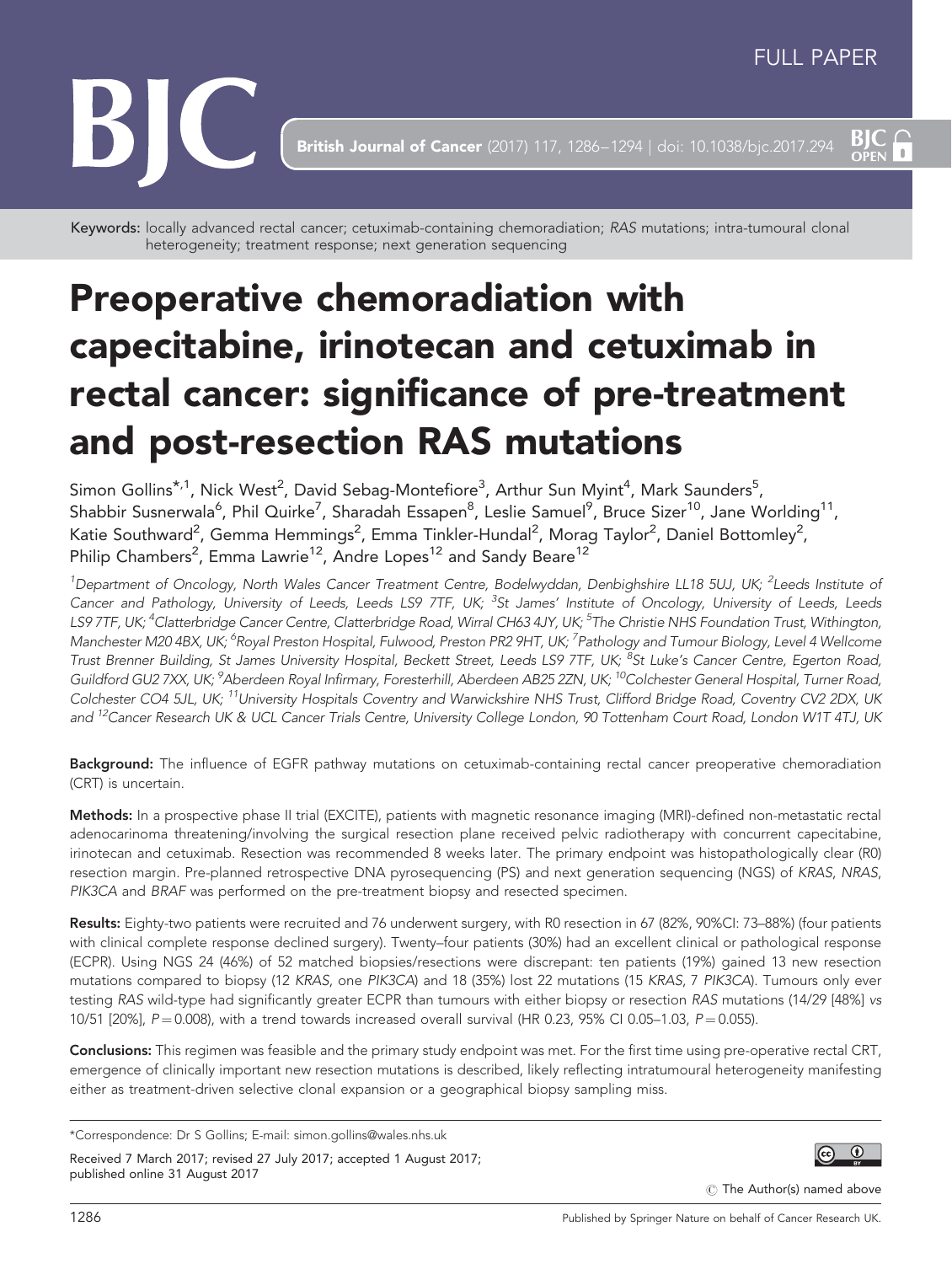Preoperative chemoradiation (CRT) is a standard treatment in locally advanced rectal cancer ([Gerard](#page-8-0) et al, 2006; [National](#page-8-0) [Institute for Health and Care Excellence, 2011; Schmoll](#page-8-0) et al, 2012; Bossett et al[, 2014\)](#page-7-0) using a concurrent fluoropyrimidine during 5 weeks of pelvic radiotherapy. To increase efficacy, adding a second drug has been investigated. The combination of capecitabine and irinotecan has been studied in phase II trials, including by our own group ([Gollins](#page-8-0) *et al*, 2011) with promising response and survival.

The epidermal growth factor receptor (EGFR) is over-expressed in approximately 60% of rectal cancers and associated with worse prognosis (Giralt et al[, 2005\)](#page-8-0). Cetuximab is an anti-EGFR chimeric monoclonal antibody demonstrating benefit when added to chemotherapy for metastatic colorectal cancer (mCRC) ([Cunningham](#page-7-0) et al, 2004; [Van Cutsem](#page-8-0) et al, 2009) but is ineffective in the presence of RAS-activating mutations [\(Van](#page-8-0) [Cutsem](#page-8-0) et al, 2015).

Preclinical data indicated that cetuximab is a radiation sensitiser and in head and neck cancer cetuximab combined with radiotherapy improved median overall survival (OS) [\(Bonner](#page-7-0) et al, [2006](#page-7-0)). However, the benefit of cetuximab in addition to concurrent single or doublet chemotherapy in rectal cancer CRT remains uncertain. No phase III studies have been reported although in early phase trials pathological complete response (pCR) rates appear no greater than previously reported using CRT without cetuximab, even when tumours were divided into KRAS wild-type vs mutated [\(Clancy](#page-7-0) et al, 2013; [Greenhalgh](#page-8-0) et al, 2016). However, a randomised phase II trial (EXPERT-C) used 12 weeks of oxaliplatin/capecitabine chemotherapy followed by CRT with concurrent capecitabine, then surgery, then 12 further weeks of oxaliplatin/capecitabine or the same regime plus weekly cetuximab. In a subset of 90 KRAS/BRAF wild-type patients there was a suggested improvement in overall response rate and survival with cetuximab [\(Dewdney](#page-8-0) et al, 2012).

Our previous RICE study included 110 patients with similar magnetic resonance imaging (MRI)-defined entry criteria to the current study (EXCITE), examining CRT including irinotecan and capecitabine without cetuximab ([Gollins](#page-8-0) et al, 2011). EXCITE assessed the toxicity, compliance and effectiveness of adding cetuximab to the doublet of capecitabine/irinotecan during CRT.

RICE delivered capecitabine 7 days per week throughout CRT whereas EXCITE gave capecitabine at similar dose 5 days per week with radiotherapy, to avoid excessive toxicity. In EXCITE a preplanned retrospective analysis was carried out of EGFR pathway mutations, using pyrosequencing (PS) and next generation sequencing (NGS) of pre-treatment biopsy and post-resection specimen, examining their influence on response and survival.

## MATERIALS AND METHODS

Eligibility. EXCITE (EUDRACT 2007-006701-25) was a UK multicentre, open-label, single arm phase II trial (full protocol available at [http://www.ctc.ucl.ac.uk/TrialDetails.aspx?Trial=76&TherA=7](http://www.ctc.ucl.ac.uk/TrialDetails.aspx?Trial=76&TherA=7).)). Eligible adult patients of World Health Organisation Performance Status 0–1 had histopathologically confirmed rectal adenocarcinoma with distal limit  $\leq 12$  cm from anal verge using rigid sigmoidoscopy. Pelvic MRI-defined inclusion criteria comprised mesorectal fascia (MRF) being threatened (tumour  $\leq 1$  mm from MRF), involved or breached, or low tumours  $<$  5 cm from the anal verge. CT chest and abdomen excluded metastatic disease and haematological and biochemical indices were satisfactory. Patients were deemed fit to receive all study treatments.

Treatment. A CT-planned pelvic volume received megavoltage radiotherapy at 45 Gy in 25 daily fractions of 1.8 Gy treating 5 days per week Monday–Friday. Patients received oral capecitabine

 $650$  mg m<sup>-2</sup> b.d. on the days of radiotherapy only, cetuximab  $400$  mg m<sup>-2</sup> intravenously (i.v.) 1 week prior to radiotherapy then  $250$  mg m<sup>-2</sup> once-weekly during weeks 1-5 of radiotherapy and irinotecan  $60 \text{ mg m}^{-2}$  i.v. once-weekly during weeks 1-4 of radiotherapy.

Surgery was recommended at 8 weeks following CRT. Postsurgery, adjuvant chemotherapy was given at the treating physician's discretion. Patients were followed for 3 years postsurgery to assess progression, survival and post-surgical and longterm morbidity.

Assessments. The primary outcome measure was R0 resection rate. Secondary outcomes were treatment compliance, grade 3 or 4 toxicity (NCI CTCAE version 3.0), post-operative morbidity, pathological response, progression-free survival (PFS) and OS.

R0 resection was defined as histologically clear margins  $>1$  mm, R1 microscopically involved margins  $\leq 1$  mm and R2 macroscopically involved margins. Histological tumour regression grade (TRG) was scored by the local pathologist as 0 (no regression), 1 (dominant tumour mass,  $\langle 25\%$  fibrosis), 2 (26–50% fibrosis), 3 (dominant fibrosis,  $>50\%$  tumour regression), 4 ('microfoci': scattered single tumour cells only) and 5 (pCR: no residual viable carcinoma on extensive examination of the resected specimen), based on Rödel et al[, 2005](#page-8-0) with additional TRG 4 based on our previous work, wherein we showed that patients with either a pCR (TRG5) or microfoci (TRG4) following CRT, had excellent long-term survival outcome compared to all other patients achieving lesser degrees of downstaging [\(Gollins](#page-8-0) et al[, 2011\)](#page-8-0).

Pre-treatment biopsy and surgical resection formalin-fixed paraffin-embedded tumour tissue was collected and DNA extracted at the Pathology and Tumour Biology laboratory, University of Leeds. EGFR signalling pathway mutations were analysed post-trial including KRAS codons 12, 13, 61, 146, NRAS codons 12, 13, 61, PIK3CA codons 542, 545, 546, 1047, and the BRAF V600E hotspot. Pyrosequencing [\(Richman](#page-8-0) et al, 2009) and NGS (Supplementary Online Material) were performed by the laboratory on the same specimen.

Mutated DNA was scored as present if it constituted at least 5% of the total DNA analysed. The 5% cut-off was chosen after testing a series of known dilutions to ascertain what could reliably be detected without interference from false positives. The main analysis examined KRAS and NRAS mutations in keeping with subsequent evidence that both KRAS and NRAS mutations reduce cetuximab effectiveness in mCRC ([Van Cutsem](#page-8-0) et al, 2015), reflected in the current product licence.

Statistical analysis. The primary endpoint of R0 resection rate with single agent fluropyrimidine CRT was estimated at 55% and adding irinotecan and cetuximab were expected to increase this to at least 75%. Using a Fleming's design with 80% power and onesided 5% level test of statistical significance, 35 patients would be required. The initial recruitment target was therefore 40 patients, allowing for drop-outs. As recruitment commenced in April 2009, evidence emerged in the first line metastatic CRYSTAL trial (also published in April 2009), suggesting that cetuximab was beneficial in KRAS wild-type but not KRAS-mutated tumours ([Van Cutsem](#page-8-0) et al[, 2009](#page-8-0)). However, it was unknown whether this would apply using cetuximab concurrently with CRT. The sample size was increased to 80 patients to give a 97% chance of at least 40 KRAS wild-type tumours for R0 resection rate analysis, as mutated KRAS was expected in 35–40% of colorectal adenocarcinomas. The protocol-specified, pre-planned intention was to compare outcomes for RAS wild-type vs mutant patients. This biomarker analysis was exploratory, to assess the association with resection and regression status and time to event endpoints.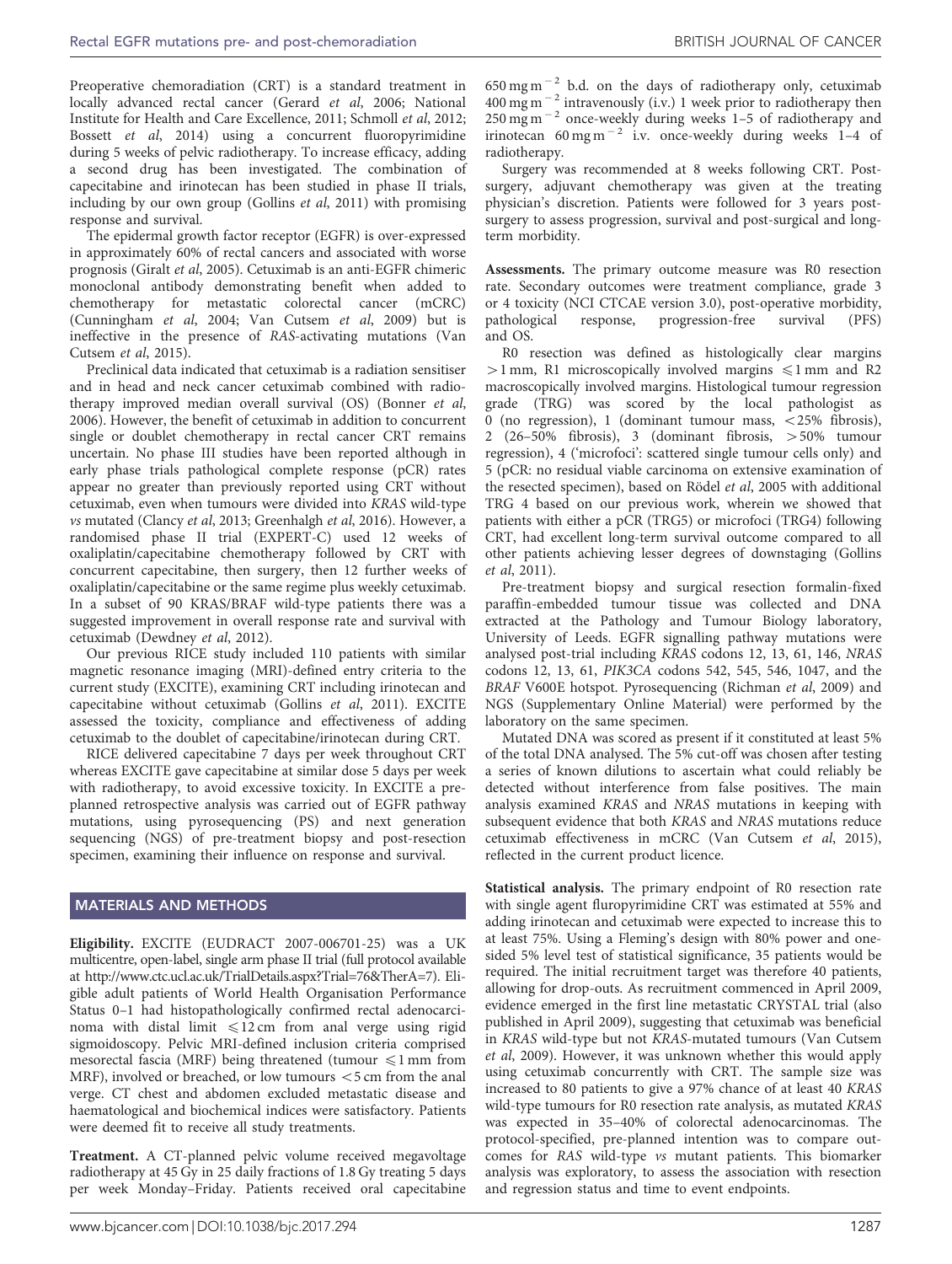Data were analysed with the Stata SE 14 statistical package according to intention to treat. Toxicity analyses were conducted only in those patients who commenced treatment and the surgical complications analysis only in those who had surgery.

Proportions were compared using chi-square tests (Fishers Exact Test where appropriate). Kaplan–Meier censored survival curves were used to present survival data with log-rank P-values. Survival was calculated from the date of trial registration. PFS was the time to the first event of local pelvic recurrence, distant metastases, or death, and OS to death. Hazard ratios (HR) were derived from Cox regression analysis. Pearson  $X^2$  test of independence to two-sided significance was used where indicated.

The trial was approved by National Research Ethics Service Committee: South Central–Oxford B (08/H0605/6), the Medicines and Healthcare products Regulatory Agency (Clinical Trial Authorisation number 20363/0228/001-0001), and by each

| Table 1. Baseline characteristics of patients in EXCITE                                                                                                |                                  |  |  |
|--------------------------------------------------------------------------------------------------------------------------------------------------------|----------------------------------|--|--|
| <b>Baseline characteristics</b>                                                                                                                        | Number of<br>patients (%)        |  |  |
| Gender                                                                                                                                                 |                                  |  |  |
| Female<br>Male                                                                                                                                         | 21 (26%)<br>61 (74%)             |  |  |
| Age at registration (years)                                                                                                                            |                                  |  |  |
| Median (range)                                                                                                                                         | 62 (26-79) $[n=82]$              |  |  |
| <b>WHO</b> performance status                                                                                                                          |                                  |  |  |
| 0<br>1                                                                                                                                                 | 62 (76%)<br>20 (24%)             |  |  |
| Defunctioning stoma                                                                                                                                    |                                  |  |  |
| lleostomy<br>Colostomy<br>None                                                                                                                         | 3(4%)<br>4 (5%)<br>75 (91%)      |  |  |
| Distance of distal end of tumour from anal verge using rigid<br>sigmoidoscopy (mm) <sup>a</sup>                                                        |                                  |  |  |
| Median (range)                                                                                                                                         | 50 (0-130) $[n=63]$              |  |  |
| Distance of distal end of tumour from anal verge using MRI (mm) <sup>a</sup>                                                                           |                                  |  |  |
| Median (range)                                                                                                                                         | 50 (0-120) $[n=78]$              |  |  |
| Maximum superior-inferior tumour dimension (mm)                                                                                                        |                                  |  |  |
| Median (range)                                                                                                                                         | 51 (5-110) $[n=76]$              |  |  |
| Maximum tumour diameter in a plane perpendicular to the<br>longitudinal central axis of the rectum (mm)                                                |                                  |  |  |
| Median (range)<br>Not measurable $[n=25]$<br>Missing $[n=2]$                                                                                           | 28 (10-100) $[n=55]$             |  |  |
| mrT-stage                                                                                                                                              |                                  |  |  |
| T2<br>T <sub>3</sub><br><b>T4</b>                                                                                                                      | 6 (7%)<br>67 (82%)<br>9 (11%)    |  |  |
| mrN-stage                                                                                                                                              |                                  |  |  |
| N <sub>0</sub><br>N <sub>1</sub><br>N <sub>2</sub>                                                                                                     | 14 (17%)<br>42 (51%)<br>26 (32%) |  |  |
| M-stage                                                                                                                                                |                                  |  |  |
| M <sub>0</sub>                                                                                                                                         | 82 (100%)                        |  |  |
| Mesorectal edge on MRI scan                                                                                                                            |                                  |  |  |
| Potentially involved $(\leq 1$ mm gap)<br>Involved, not breached<br>Breached                                                                           | 43 (52%)<br>22 (27%)<br>17 (21%) |  |  |
| Total                                                                                                                                                  | 82 (100%)                        |  |  |
| Abbreviation: MRI = magnetic resonance imaging.<br><sup>a</sup> All 82 patients had a measurement for distance of distal end of tumour from anal verge |                                  |  |  |

using either rigid sigmoidoscopy or MRI.

participating NHS Trust's Research and Development department. Informed consent was obtained from all patients.

# **RESULTS**

Patients were recruited between April 2009 and October 2011 from nine UK radiotherapy centres. Pre-treatment characteristics are shown in Table 1, confirming locally advanced cancers, with 39 (48%) involving or breaching the MRF and the remainder marginthreatened.

One poor-performance status patient did not start treatment. Another received the initial cetuximab dose only and was then withdrawn from the trial by the treating clinician, who considered the radiotherapy treatment volume too large. As the primary endpoint was histologically determined post-surgery, they were replaced with two additional patients. Intention-to-treat analysis included all 82 patients where appropriate.

Most patients received the full dose of radiotherapy (76 patients, 93%), irinotecan (56 patients, 68%) and cetuximab (60 patients, 73%) but only 39 (48%) received the full capecitabine dose (Supplementary Online Material Table 1).

The commonest serious adverse events during CRT were grade 3 diarrhoea, acneiform rash and fatigue (Table 2). Five of six nonhaematological grade 4 adverse events were thromboembolic. There were no treatment-related deaths prior to surgery.

| Table 2. Grade 3–4 adverse events occurring during and up |  |
|-----------------------------------------------------------|--|
| to 4 weeks following completion of CRT (based on 81)      |  |
| patients that had some treatment)                         |  |

|                                                                                                                                                                                                                                                                                                                                                                       | Grade 3<br>No. of patients<br>(%) | Grade 4<br>No. of patients<br>$(\% )$ |  |  |
|-----------------------------------------------------------------------------------------------------------------------------------------------------------------------------------------------------------------------------------------------------------------------------------------------------------------------------------------------------------------------|-----------------------------------|---------------------------------------|--|--|
| Haematological adverse events                                                                                                                                                                                                                                                                                                                                         |                                   |                                       |  |  |
| Anaemia                                                                                                                                                                                                                                                                                                                                                               | 1(1%)                             | 1(1%)                                 |  |  |
| Leucopoenia                                                                                                                                                                                                                                                                                                                                                           | 5(6%)                             | 1(1%)                                 |  |  |
| Thrombocytopenia                                                                                                                                                                                                                                                                                                                                                      | $0(0\%)$                          | 1(1%)                                 |  |  |
| Neutropenia                                                                                                                                                                                                                                                                                                                                                           | 4 (5%)                            | 1(1%)                                 |  |  |
| Febrile neutropenia                                                                                                                                                                                                                                                                                                                                                   | 1(1%)                             | 1(1%)                                 |  |  |
| Any haematological AE                                                                                                                                                                                                                                                                                                                                                 | 10 (12%)                          | 4 (5%)                                |  |  |
| Non-haematological adverse events                                                                                                                                                                                                                                                                                                                                     |                                   |                                       |  |  |
| Diarrhoea                                                                                                                                                                                                                                                                                                                                                             | 20 (25%)                          | $0(0\%)$                              |  |  |
| Acneiform rash                                                                                                                                                                                                                                                                                                                                                        | 7 (9%)                            | $0(0\%)$                              |  |  |
| Fatigue                                                                                                                                                                                                                                                                                                                                                               | 6(8%)                             | $0(0\%)$                              |  |  |
| Dehydration                                                                                                                                                                                                                                                                                                                                                           | 1(1%)                             | $0(0\%)$                              |  |  |
| Pyrexia/Fever                                                                                                                                                                                                                                                                                                                                                         | 1(1%)                             | $0(0\%)$                              |  |  |
| Headache                                                                                                                                                                                                                                                                                                                                                              | 1(1%)                             | $0(0\%)$                              |  |  |
| Insomnia                                                                                                                                                                                                                                                                                                                                                              | 1(1%)                             | $0(0\%)$                              |  |  |
| Taste disturbance                                                                                                                                                                                                                                                                                                                                                     | 1(1%)                             | $0(0\%)$                              |  |  |
| Nausea                                                                                                                                                                                                                                                                                                                                                                | 1(1%)                             | $0(0\%)$                              |  |  |
| Vomiting                                                                                                                                                                                                                                                                                                                                                              | 1(1%)                             | $0(0\%)$                              |  |  |
| Urticaria                                                                                                                                                                                                                                                                                                                                                             | 1(1%)                             | $0(0\%)$                              |  |  |
| Other rash/skin reactions <sup>a</sup>                                                                                                                                                                                                                                                                                                                                | 7(9%)                             | $0(0\%)$                              |  |  |
| Anal/rectal/bowel                                                                                                                                                                                                                                                                                                                                                     | 6(7%)                             | $0(0\%)$                              |  |  |
| complicationsb                                                                                                                                                                                                                                                                                                                                                        |                                   |                                       |  |  |
| Thrombotic event <sup>e</sup>                                                                                                                                                                                                                                                                                                                                         | 1(1%)                             | 5(6%)                                 |  |  |
| Other <sup>d</sup>                                                                                                                                                                                                                                                                                                                                                    | 4 (5%)                            | 1(1%)                                 |  |  |
| Any non-haematological adverse                                                                                                                                                                                                                                                                                                                                        | 36 (44%)                          | 6(7%)                                 |  |  |
| event                                                                                                                                                                                                                                                                                                                                                                 |                                   |                                       |  |  |
| Any adverse event                                                                                                                                                                                                                                                                                                                                                     | 38 (47%)                          | 10 (12%)                              |  |  |
| Abbreviations: $AE =$ adverse event; $CRT =$ chemoradiation.<br><sup>a</sup> Skin related toxicity (2); rash (1); radiotherapy skin reaction (1); papular rash (1); shingles (1);<br>perineal desquamation (1).<br><b>b</b> Rectal pain (1); bowel obstruction (1); tenesmus (1); sore anal verge (1); pain passing stools/<br>rectal pain (1); perianal abscess (1). |                                   |                                       |  |  |

c Grade 3: deep vein thrombosis (1). Grade 4: pulmonary embolism (3); thrombosis/ embolism (2).

d Grade 3: pulmonary infection(1); vasovagal attack(1); urinary tract problems (1); dry cracked heels (1). Grade 4: urinary tract infection (1).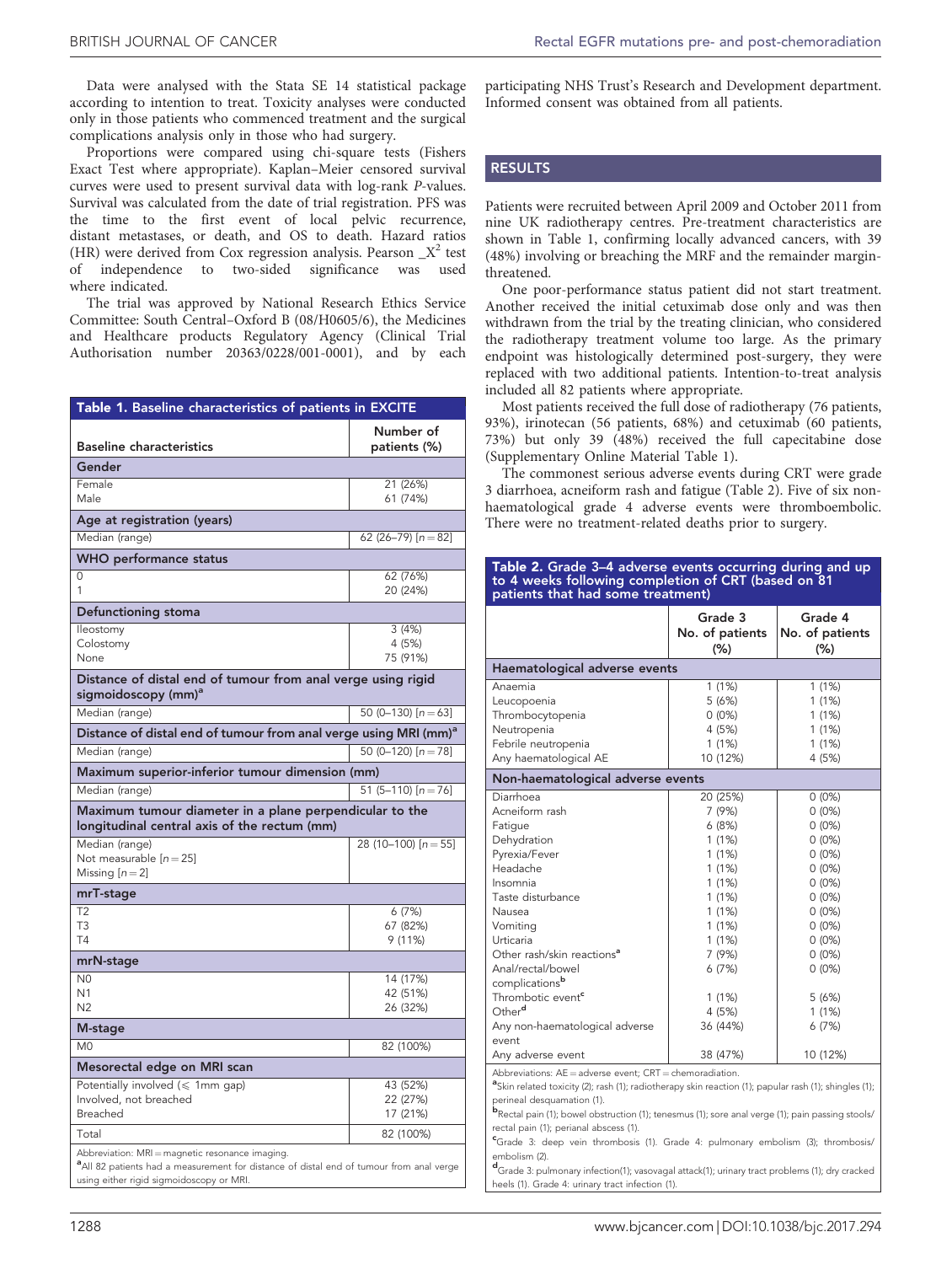Of the 80 patients commencing radiotherapy, 76 underwent surgery, a median of 72 days (inter-quartile range (IQR) 62–94.5 days) post CRT completion with half undergoing an abdominoperineal excision (Supplementary Online Material Table 2). Contrary to protocol, four patients with an endoscopically- and MRI-confirmed complete clinical response (cCR) declined surgery and were managed with a 'watch-and-wait' deferral of surgery strategy off-trial. One postoperative death occurred within 30 days of surgery from bowel obstruction (Supplementary Online Material Table 2).

Post-surgery, 54 patients (71%) received adjuvant chemotherapy, 23 using a fluoropyrimidine (fluorouracil or capecitabine), 28 a fluoropyrimidine/oxaliplatin combination and 3 other.

A negative (R0) resection margin was achieved in 67 out of 82 patients: (82%, 90% CI: 73–88%), thereby meeting the primary endpoint (lower 90% CI bound excluded 55%). A pCR (ypT0ypN0; TRG 5) was found in 14 patients (17%) and near-complete (microfoci; TRG 4) in 6 (7%) (Table 3).

We previously showed that rectal CRT patients achieving TRG 4–5 had superior survival to other patients ([Gollins](#page-8-0) et al, 2011). Management of four EXCITE patients with cCR by 'watch-andwait' was unexpected but they were included with resected patients with TRG 4–5 for survival analysis; therefore, 24 of 80 patients who commenced radiotherapy (30%) had an excellent clinical or pathological response (ECPR).

The median follow-up was 37.4 months (IQR: 26.8–38.9 months). One patient developed local pelvic recurrence only, 15 distant metastases only and four both local and distant relapse. Fifteen patients died and 26 had a PFS event. The four cCR patients managed conservatively remained disease-free at 24, 39, 42 and 42 months. Thirty-six-month PFS for all 82 recruited patients was 67% (95% CI:55–76%) and OS 80% (95% CI:69–87%).

Twenty-four of the 56 (43%) non-ECPR patients either progressed or died compared to 2 of 24 (8%) with ECPR. The 36-month PFS for non-ECPR patients was 54% (95% CI: 39–66%) and for ECPR 95% (95% CI: 74–99%) and OS 73% (95% CI: 58– 83%) vs 95% (95% CI: 72–99%) (Supplementary Online Material Figure 1a and b).

EGFR pathway mutation status. Mutation status was retrospectively determined on biopsy samples from 78 patients and resection specimens from 54, with 52 matched biopsy/resection samples ([Table 4](#page-4-0)). Resection mutation status could not be determined in the 24 patients with ECPR because of no or very little viable residual cancer.

Biopsy samples. Using PS, 45 (58%) of 78 biopsy samples had at least one EGFR pathway mutation (52 mutations total), the majority in KRAS codon 12 ([Table 4](#page-4-0)). next generation sequencing was more sensitive, identifying a further 21 mutations, the majority in KRAS, all but one at a mutational percentage of 5–10% of the total DNA present. By PS 37 (47%) and by NGS 44 (56%) of biopsies were RAS (KRAS or NRAS) mutated.

By NGS 33 of 78 biopsy samples had a single, 12 a double, 4 a triple and one a quadruple mutation (Supplementary Online Material Table 3).

Resection samples. Using PS, 32 (59%) of 54 resection samples had at least one EGFR mutation (35 mutations total), with an additional 8 identified by NGS ([Table 4](#page-4-0)). One PS mutation was not confirmed with NGS. By PS/NGS, 33 resections (61%) were RAS mutated. Twenty-six resections had a single, 7 a double and one a triple mutation (Supplementary Online Material Table 3).

Matched biopsy/resection samples. In the 52 patients with matched biopsy/resection specimens, 24 patients (46%) showed a discrepancy between biopsy and resection [\(Table 5\)](#page-5-0).

Ten patients (19%) gained 13 new resection mutations compared to biopsy (10 KRAS 12, two KRAS 146 and one

| Table 3. Histology of resected cancers <sup>a</sup>                                                 |                                                                              |  |  |  |
|-----------------------------------------------------------------------------------------------------|------------------------------------------------------------------------------|--|--|--|
| <b>Confirmed resection status</b>                                                                   | Number (%)                                                                   |  |  |  |
| R <sub>0</sub><br>R <sub>1</sub><br>R2<br>Did not have surgery                                      | 67 (82%)<br>8 (10%)<br>1 (1%)<br>6(7%)                                       |  |  |  |
| Tumour regression grade                                                                             | Number (%)                                                                   |  |  |  |
| Grade 0<br>Grade 1<br>Grade 2<br>Grade 3<br>Grade 4<br>Grade 5: pCR<br>Did not have surgery         | 10 (12%)<br>11 (13%)<br>18 (22%)<br>17 (21%)<br>6(7%)<br>14 (17%)<br>6(7%)   |  |  |  |
| T stage                                                                                             | Number (%)                                                                   |  |  |  |
| ypT0<br>ypT1<br>ypT2<br>ypT3<br>ypT4<br>ypTx<br>Did not have surgery                                | 14 (17%)<br>1(1%)<br>17 (21%)<br>40 (49%)<br>3(4%)<br>1(1%)<br>6(7%)         |  |  |  |
| N stage                                                                                             | Number (%)                                                                   |  |  |  |
|                                                                                                     |                                                                              |  |  |  |
| ypN0<br>ypN1<br>ypN2<br>Did not have surgery                                                        | 52 (63%)<br>15 (18%)<br>9 (11%)<br>6(7%)                                     |  |  |  |
| T stage of resected specimen compared to<br>pre-treatment MRI scan                                  | Number (%)                                                                   |  |  |  |
| Downstaged<br>Unchanged<br>Upstaged<br>Total                                                        | 37 (49%)<br>33 (44%)<br>5 (7%)<br>75 (100%)                                  |  |  |  |
| N stage of resected specimen compared to<br>pre-treatment MRI scan                                  | Number (%)                                                                   |  |  |  |
| N1-2 downstaged<br>N1-2 unchanged<br>N1-2 upstaged<br>Total<br>N0 unchanged<br>N0 upstaged<br>Total | 50 (78%)<br>12 (19%)<br>2(3%)<br>64 (100%)<br>9(75%)<br>3 (25%)<br>12 (100%) |  |  |  |

PIK3CA). Nine patients gained at least one new RAS mutation and

adopted by the treating team because of a complete clinical response to CRT.

five of these changed their overall RAS mutation status from biopsy wild-type to resection mutated. Most new KRAS mutations (9 of 12) were present above 20% of the total DNA analysed.

Eighteen patients (35%) lost 22 mutations between biopsy and resection (three KRAS 12, six KRAS 13, six KRAS 146, seven PIK3CA). In the 14 patients solely losing mutations, five could be detected at  $<5\%$  in the resection specimen (KRAS 13 at 1% in three patients and 4% in one and KRAS 146 at 2% in one).

Four of the above patients both lost and gained mutations.

The relationship between RAS mutation status and histological response and survival. RAS mutation status was not related to R0 resection rate ([Table 6](#page-6-0)). The difference in ECPR rate between biopsy RAS mutated vs biopsy wild-type tumours was not significant (23% vs 41% respectively,  $P = 0.090$ ). However, there was evidence that the new resection RAS mutations were clinically important, in that patients who were 'anytime' RAS mutated in either biopsy or resection had a lower ECPR rate (10/51: 20%)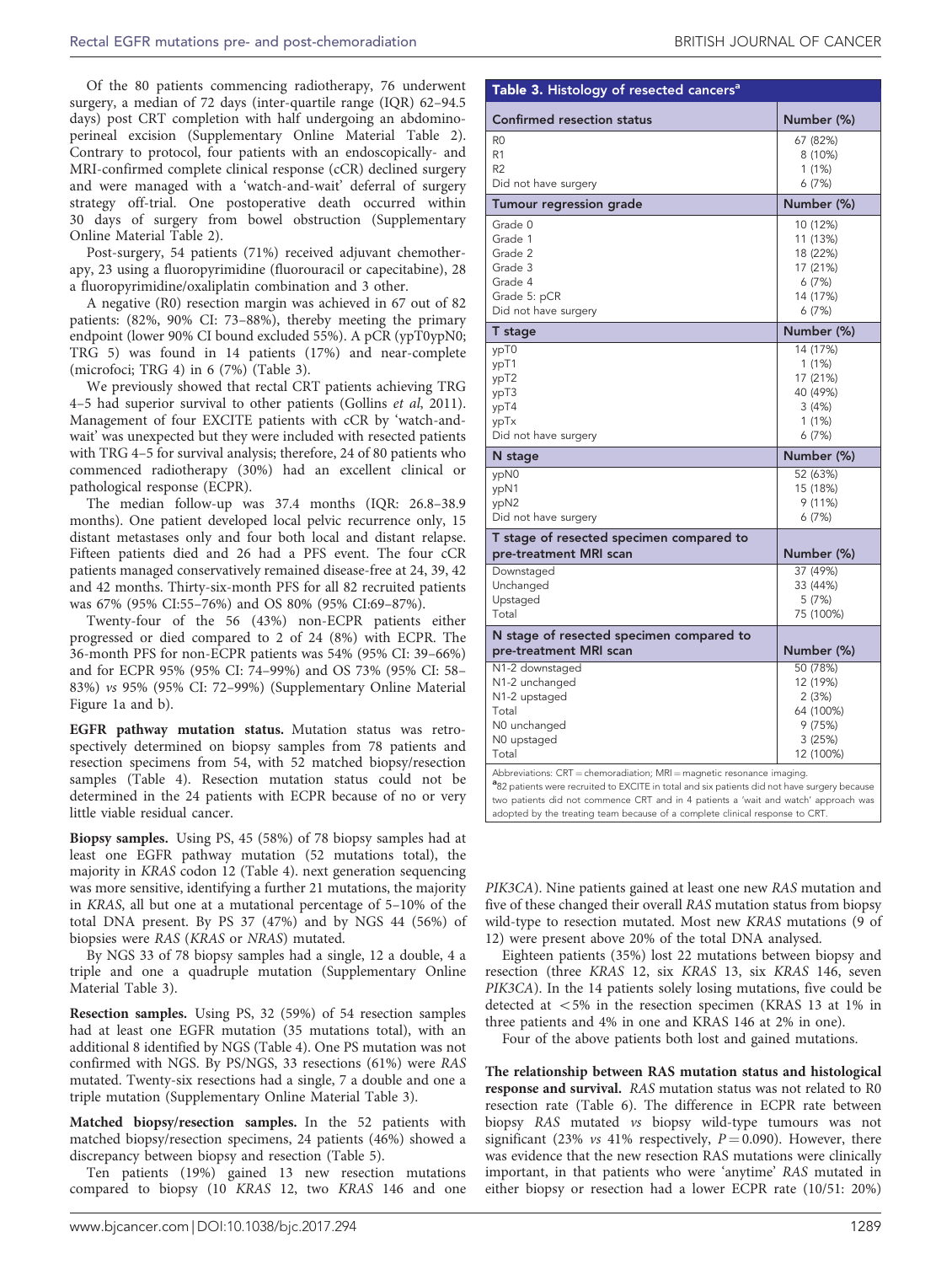<span id="page-4-0"></span>

| Table 4. Mutations detected in biopsy and resection samples by PS and NGS                                                                                                                                                                                                                                             |                                                                |                                                                                                                                               |                                                                  |                                                                                               |  |
|-----------------------------------------------------------------------------------------------------------------------------------------------------------------------------------------------------------------------------------------------------------------------------------------------------------------------|----------------------------------------------------------------|-----------------------------------------------------------------------------------------------------------------------------------------------|------------------------------------------------------------------|-----------------------------------------------------------------------------------------------|--|
| <b>Mutation</b>                                                                                                                                                                                                                                                                                                       | Absolute<br>number of<br>mutations<br>detected by<br><b>PS</b> | Detail                                                                                                                                        | Absolute number<br>of additional<br>mutations<br>detected by NGS | Detail (percentage<br>mutated DNA)                                                            |  |
| Biopsy (78 samples total)                                                                                                                                                                                                                                                                                             |                                                                |                                                                                                                                               |                                                                  |                                                                                               |  |
| KRAS 12                                                                                                                                                                                                                                                                                                               | 27                                                             | $2 \times c.34G > A$<br>$1 \times c.34G > T$<br>$12 \times c.35G > A$<br>$2 \times c.35G$ > C<br>$10 \times c.35G > T$                        | 5                                                                | 1 $\times$ c.34G $>$ C (5%)<br>2 $\times$ c.35G > A (6%, 8%)<br>2 $\times$ c.35G > T (5%, 6%) |  |
| KRAS 13                                                                                                                                                                                                                                                                                                               | 3                                                              | $3 \times c.38G > A$                                                                                                                          | 6                                                                | $6 \times c.38G > A$<br>(5%, 5%, 7%, 7%, 8%, 12%)                                             |  |
| KRAS 61                                                                                                                                                                                                                                                                                                               | 0                                                              |                                                                                                                                               | $\circ$                                                          |                                                                                               |  |
| <b>KRAS 146</b>                                                                                                                                                                                                                                                                                                       | 5                                                              | $5 \times c.436G > A$                                                                                                                         | $\overline{4}$                                                   | 4 $\times$ c.436G > A (5%, 5%,<br>6%, 9%)                                                     |  |
| NRAS 12/13                                                                                                                                                                                                                                                                                                            | $\overline{2}$                                                 | c.35G > A<br>c.37G > C                                                                                                                        | $\circ$                                                          |                                                                                               |  |
| NRAS <sub>61</sub>                                                                                                                                                                                                                                                                                                    | $\mathbf{1}$                                                   | c.181 $C > A$                                                                                                                                 | $\circ$                                                          | $\overline{\phantom{0}}$                                                                      |  |
| <b>BRAF</b>                                                                                                                                                                                                                                                                                                           | 3                                                              | <b>NA</b>                                                                                                                                     | $\circ$                                                          |                                                                                               |  |
| <b>PIK 542</b>                                                                                                                                                                                                                                                                                                        | 5                                                              | $5 \times c.1624G > A$                                                                                                                        | $\mathbf{1}$                                                     | $1 \times c.1624G > A(5%)$                                                                    |  |
| PIK 545/546                                                                                                                                                                                                                                                                                                           | 5                                                              | $3 \times c.1633G > A$<br>$1 \times c.1636C > A$<br>$1 \times c.1637A > C$                                                                    | 3                                                                | 2 $\times$ c.1633G > A (5%, 10%)<br>1 $\times$ c.1636C > A (5%)                               |  |
| <b>PIK 1047</b>                                                                                                                                                                                                                                                                                                       | $\mathbf{1}$                                                   | c.3140A > G                                                                                                                                   | $\overline{2}$                                                   | c.3139C > T $(6%)$<br>c.3140A > G $(7%)$                                                      |  |
| Total                                                                                                                                                                                                                                                                                                                 | 52                                                             |                                                                                                                                               | 21                                                               |                                                                                               |  |
| Number of patients with RAS (KRAS or NRAS) mutation<br>by PS or NGS<br>Number of patients with EGFR pathway mutation (KRAS, NRAS,<br>BRAF or PIK3CA) by PS<br>Number of patients with EGFR pathway mutation (KRAS, NRAS,<br>BRAF or PIK3CA) by PS or NGS                                                              |                                                                | 44 (56%)<br>45 (58%)<br>50 (64%)                                                                                                              |                                                                  |                                                                                               |  |
| Resection (54 samples total)                                                                                                                                                                                                                                                                                          |                                                                |                                                                                                                                               |                                                                  |                                                                                               |  |
| KRAS 12<br>KRAS 13                                                                                                                                                                                                                                                                                                    | 24<br>3                                                        | $1 \times c.34G > A$<br>$2 \times c.34G > T$<br>$13 \times c.35G > A$<br>$1 \times c.35G > C$<br>$7 \times c.35G > T$<br>$3 \times c.38G$ > A | 3<br>0                                                           | 2 $\times$ c.34G > C (14%, 25%)<br>c.35G $>$ C (7%)                                           |  |
| KRAS 61                                                                                                                                                                                                                                                                                                               | 0                                                              |                                                                                                                                               | 0                                                                |                                                                                               |  |
| <b>KRAS 146</b>                                                                                                                                                                                                                                                                                                       | $\overline{2}$                                                 | $2 \times c.436G > A$                                                                                                                         | 3                                                                | $3 \times c.436G > A$<br>$(5\%, 5\%, 33\%)^a$                                                 |  |
| NRAS 12/13                                                                                                                                                                                                                                                                                                            | $\mathbf{1}$                                                   | c.37G > C                                                                                                                                     | 0                                                                | $\overline{\phantom{0}}$                                                                      |  |
| NRAS <sub>61</sub>                                                                                                                                                                                                                                                                                                    | $\mathbf{1}$                                                   | c.181 $C > A$                                                                                                                                 | 0                                                                |                                                                                               |  |
| <b>BRAF</b>                                                                                                                                                                                                                                                                                                           | 0                                                              |                                                                                                                                               | 0                                                                |                                                                                               |  |
| <b>PIK 542</b>                                                                                                                                                                                                                                                                                                        | 3                                                              | $3 \times c.1624G > A$                                                                                                                        | 1                                                                | c.1624G $>$ A (5%)                                                                            |  |
| PIK 545/546                                                                                                                                                                                                                                                                                                           | 0                                                              |                                                                                                                                               | 1                                                                | c.1633G $>$ A (10%)                                                                           |  |
| <b>PIK 1047</b>                                                                                                                                                                                                                                                                                                       | $\mathbf{1}$                                                   | c.3140A > G                                                                                                                                   | 0                                                                |                                                                                               |  |
| Total                                                                                                                                                                                                                                                                                                                 | 35                                                             |                                                                                                                                               | 8                                                                |                                                                                               |  |
| Number of patients with RAS (KRAS or NRAS) mutation by PS<br>Number of patients with RAS (KRAS or NRAS) mutation by PS<br>or NGS<br>Number of patients with EGFR pathway mutation (KRAS, NRAS,<br>BRAF or PIK3CA) by PS<br>Number of patients with EGFR pathway mutation (KRAS, NRAS,<br>BRAF or PIK3CA) by PS or NGS |                                                                | 31 (57%)<br>33 (61%)<br>32 (59%)<br>33 (61%)                                                                                                  |                                                                  |                                                                                               |  |
| Abbreviations: NA = not applicable; NGS = next generation sequencing; PS = pyrosequencing.<br><sup>a</sup> One sample that was resection KRAS 146 mutated on PS was non-mutated on NGS.                                                                                                                               |                                                                |                                                                                                                                               |                                                                  |                                                                                               |  |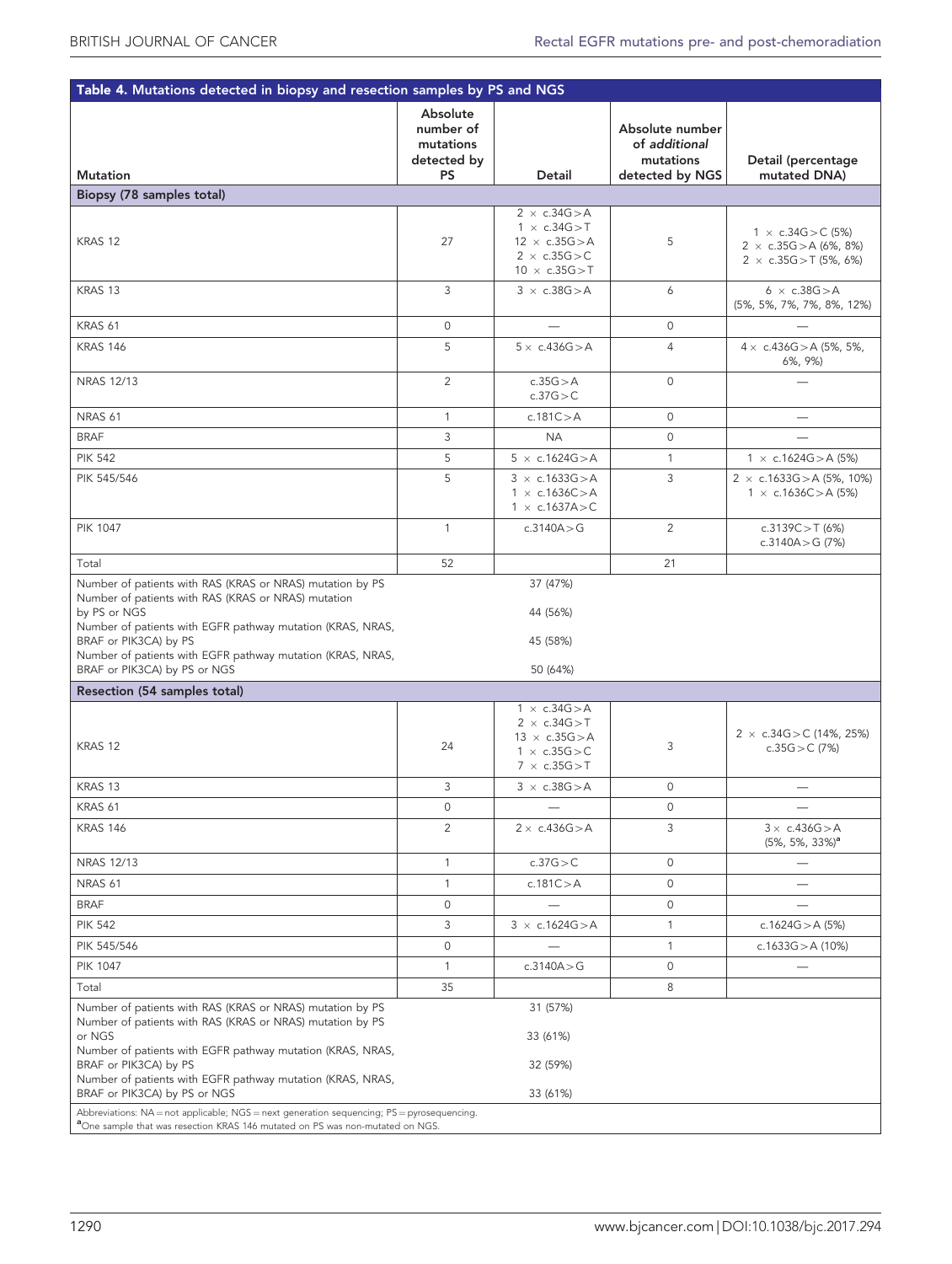<span id="page-5-0"></span>

| Table 5. Mutation data for the 52 matched samples using mutations identified on either PS or NGS                                    |                                             |                                                              |  |  |
|-------------------------------------------------------------------------------------------------------------------------------------|---------------------------------------------|--------------------------------------------------------------|--|--|
| Pre-treatment biopsy mutation details                                                                                               | Post-resection specimen<br>mutation details | Note/description                                             |  |  |
| Biopsy and resection both non-mutated ( $n = 12$ )                                                                                  |                                             |                                                              |  |  |
| <b>NA</b>                                                                                                                           | <b>NA</b>                                   | <b>NA</b>                                                    |  |  |
| Biopsy and resection have matching mutations ( $n = 16$ )                                                                           |                                             |                                                              |  |  |
| KRAS <sub>12</sub>                                                                                                                  | KRAS 12                                     | $\times$ 10 patients                                         |  |  |
| <b>KRAS 146</b>                                                                                                                     | <b>KRAS 146</b>                             | $\times$ 3 patients                                          |  |  |
| <b>NRAS 12/13</b>                                                                                                                   | <b>NRAS 12/13</b>                           | $\times$ 1 patient                                           |  |  |
| <b>PIK 542</b>                                                                                                                      | <b>PIK 542</b>                              | $\times$ 1 patient                                           |  |  |
| <b>KRAS 13, PIK 542</b>                                                                                                             | <b>KRAS 13, PIK 542</b>                     | $\times$ 1 patient                                           |  |  |
| Discrepant results between biopsy and resection                                                                                     |                                             |                                                              |  |  |
| EGFR pathway mutation gain between biopsy                                                                                           |                                             |                                                              |  |  |
| and resection $(n=6)$                                                                                                               |                                             |                                                              |  |  |
| No mutation                                                                                                                         | KRAS 12 (25%) <sup>a</sup>                  | No mutation to one mutation                                  |  |  |
| No mutation                                                                                                                         | KRAS 12 (27%)                               | No mutation to one mutation                                  |  |  |
| No mutation                                                                                                                         | KRAS 12 (31%)                               | No mutation to one mutation                                  |  |  |
| No mutation                                                                                                                         | KRAS 12 (13%), KRAS 146 (5%)                | No mutation to two mutations                                 |  |  |
| No mutation                                                                                                                         | KRAS 12 (14%); KRAS 12 (24%),               | No mutation to three mutations                               |  |  |
|                                                                                                                                     | KRAS 146 (33%)                              |                                                              |  |  |
| KRAS 12 (15%)                                                                                                                       | KRAS 12 (18%), PIK 542 (24%)                | One mutation to two mutations                                |  |  |
| EGFR pathway mutation loss between biopsy                                                                                           |                                             |                                                              |  |  |
| and resection ( $n = 14$ )                                                                                                          |                                             |                                                              |  |  |
| KRAS 12 (27%)                                                                                                                       | No mutation                                 | One mutation to no mutation                                  |  |  |
| KRAS 13 (12%)                                                                                                                       | No mutation                                 | One mutation to no mutation                                  |  |  |
| KRAS13 (41%)                                                                                                                        | No mutation                                 | One mutation to no mutation                                  |  |  |
| KRAS 12 (6%)                                                                                                                        | No mutation                                 | One mutation to no mutation                                  |  |  |
| KRAS 13 (27%)                                                                                                                       | No mutation                                 | One mutation to no mutation                                  |  |  |
| PIK 546 (5%)                                                                                                                        | No mutation                                 | One mutation to no mutation                                  |  |  |
| KRAS 146 (23%)                                                                                                                      | No mutation                                 | One mutation to no mutation                                  |  |  |
| KRAS 146 (5%), PIK 1047 (7%)                                                                                                        | No mutation                                 | Two mutations to no mutation                                 |  |  |
| KRAS 12 (33%), KRAS 13 (5%)                                                                                                         | KRAS 12 (43%)                               | Two mutations to one mutation                                |  |  |
| KRAS 12 (36%), PIK 542 (27%)                                                                                                        | KRAS 12 (38%)                               | Two mutations to one mutation                                |  |  |
| KRAS 13 (41%), PIK 545 (40%)                                                                                                        | KRAS 13 (25%)                               | Two mutations to one mutation                                |  |  |
| KRAS 12 (26%), KRAS 13 (7%)                                                                                                         | KRAS12 (31%)                                | Two mutations to one mutation                                |  |  |
| KRAS 146 (6%), NRAS 61 (17%)                                                                                                        | NRAS 61 (27%)                               | Two mutations to one mutation                                |  |  |
| KRAS 12 (9%), KRAS 13 (5%), PIK 545 (10%)                                                                                           | KRAS 12 (14%), PIK 545 (10%)                | Three mutations to two mutations                             |  |  |
| EGFR pathway mutation loss and gain between                                                                                         |                                             |                                                              |  |  |
| biopsy and resection $(n=4)$                                                                                                        |                                             |                                                              |  |  |
| KRAS 12 $c.35G > A(29%)$                                                                                                            | KRAS12 c.34G > T (40%)                      | One mutation to non-mutated plus gained one new mutation     |  |  |
| KRAS 146 (33%), PIK 545 (37%)                                                                                                       | KRAS 12 (24%)                               | Two mutations to non-mutated plus gained one new mutation    |  |  |
| KRAS 146 (9%), PIK 542 (5%), PIK545 (5%)                                                                                            | KRAS 12 (51%), PIK 542 (5%)                 | Three mutations to one mutation plus gained one new mutation |  |  |
| KRAS 146 (5%), PIK 1047 (6%), PIK1047 (29%)                                                                                         | KRAS 12 (34%), PIK 1047 (19%)               | Three mutations to one mutation plus gained one new mutation |  |  |
| Abbreviations: EGFR = epidermal growth factor receptor; NA = not applicable; NGS = next generation sequencing; PS = pyrosequencing. |                                             |                                                              |  |  |

Abbreviations: EGFR= epidermal growth factor receptor; NA=not applicable; NGS=next generation sequencing; PS=pyrosequencing.<br><sup>a</sup>The number in brackets is the amount of mutated DNA as a percentage of the total DNA present.

compared to those who only ever tested RAS wild-type (14/29:  $48\%$ ,  $P = 0.008$ ).

There was some evidence of an improvement in PFS (HR 0.44 (95% CI: 0.18–1.10),  $P = 0.079$  and OS (HR 0.23 (95% CI: 0.05– 1.03),  $P = 0.055$ ) for wild-type compared to anytime-mutated cancers ([Figure 1A and B, Table 6](#page-6-0)), although this did not reach statistical significance at the 5% level.

# **DISCUSSION**

The regimen investigated was feasible, with acceptable rates of treatment-related toxicity. EXCITE met its primary R0 resection rate end point, although this was not improved compared to our previous study (RICE) using concurrent irinotecan and capecita-bine without cetuximab (82% vs 89% respectively) ([Gollins](#page-8-0) et al, [2011](#page-8-0)). Likewise the EXCITE overall pCR (TRG 5) rate was similar (EXCITE 14/82: 17% vs RICE 24/110: 22%), as was 3-year PFS (EXCITE 67% and RICE 64%). In this respect our study was similar to other early phase trials using concurrent cetuximab, which have broadly failed to demonstrate an increase in pCR rate compared to historical series using chemotherapy alone [\(Clancy](#page-7-0) et al[, 2013](#page-7-0) and [Greenhalgh](#page-8-0) et al, 2016).

Despite delivery of capecitabine at  $650$  mg m<sup> $-2$ </sup> b.d. 5 days per week compared to 7 in RICE, less than half our patients received the full capecitabine dose. Two previous studies have examined capecitabine/irinotecan/cetuximab concurrent with CRT ([Erben](#page-8-0) et al[, 2011](#page-8-0); Kim et al[, 2013\)](#page-8-0). One of these reported high compliance with a lower capecitabine dose of 400–500 mg m<sup>-2</sup> [\(Erben](#page-8-0) et al, [2011](#page-8-0)) although this dose is significantly lower than when using capecitabine alone (typically  $825 \text{ mg m}^{-2}$ ). Theoretically such lower achievable dose intensity may be due to increased toxicity from the addition of cetuximab, as suggested for other tumour sites ([Crosby](#page-7-0) et al, 2013). In the current study capecitabine dose reductions were protocol-driven. In the presence of grade 2 diarrhoea (the most common toxicity), capecitabine dose was to be reduced to 75% 'if no response to loperamide'. No time course over which to make this assessment was recommended in the protocol, however, which may have led to an increased tendency for capecitabine dose reduction compared to irinotecan, where the protocol stated that irinotecan dose was only to be lowered if there was grade 3 toxicity.

Five patients in EXCITE experienced grade 4 thromboembolism, which is greater than RICE (0%). The reason for this difference is unclear although in no patient did this cause death or compromise surgery. The two previous studies examining the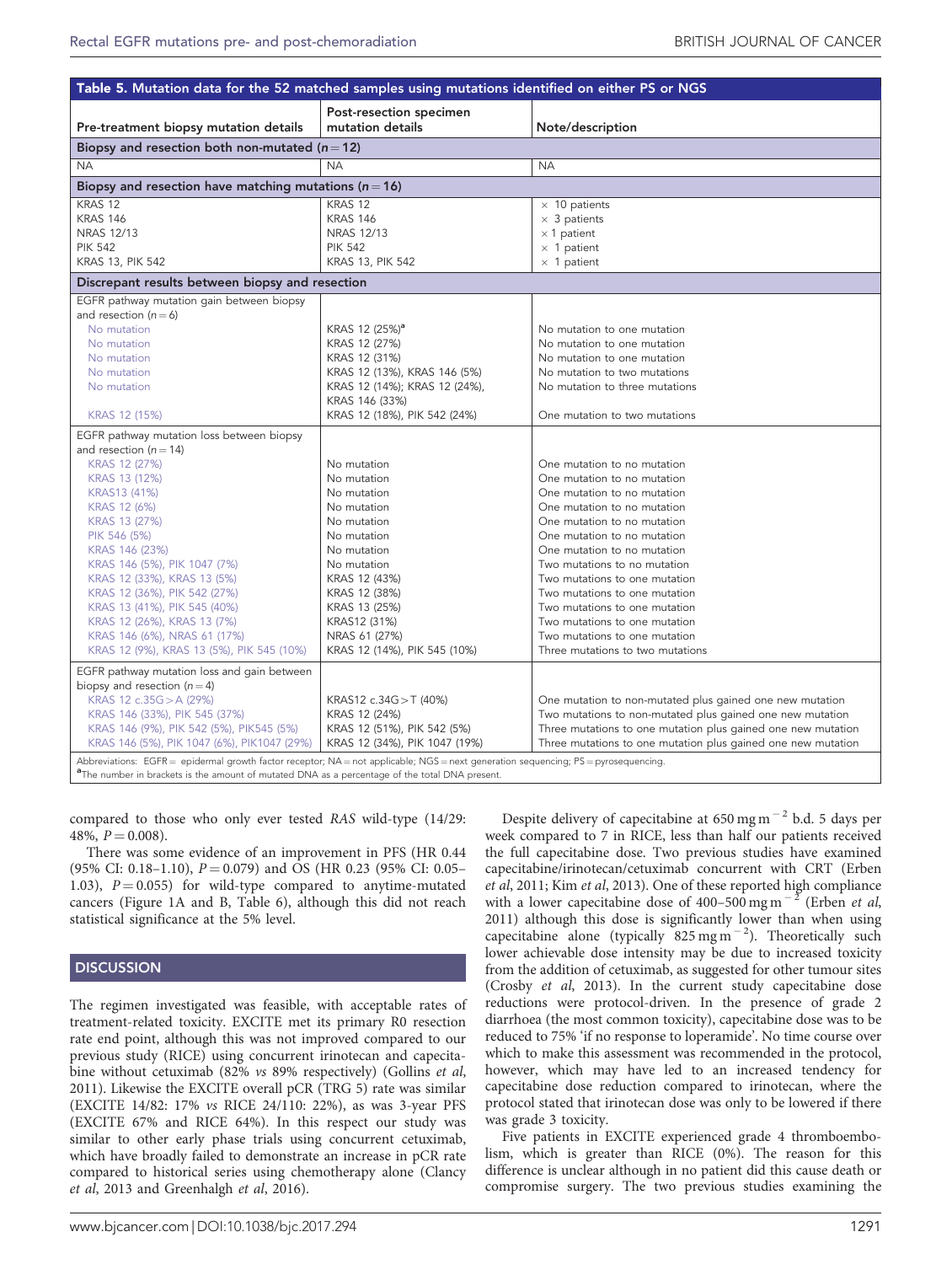# <span id="page-6-0"></span>Table 6. Summary of the influence of RAS status (assessed by NGS) on histology and survival

|                                              | Biopsy $N = 78$                    |                                | Either biopsy or resection $N = 80$ |                                    |                                |                      |
|----------------------------------------------|------------------------------------|--------------------------------|-------------------------------------|------------------------------------|--------------------------------|----------------------|
|                                              | RAS wild-type<br>$N = 34$          | <b>RAS</b> mutated<br>$N = 44$ | P-value <sup>a</sup>                | RAS wild-type<br>$N=29$            | <b>RAS</b> mutated<br>$N = 51$ | P-value <sup>a</sup> |
| R <sub>0</sub>                               | 25 (74%)                           | 39 (89%)                       |                                     | 22 (76%)                           | 44 (88%)                       |                      |
| $R1-2b$                                      | 6(18%)                             | 3(7%)                          | 0.16                                | 4 (14%)                            | 5 (10%)                        | 0.71                 |
| Did not have surgery <sup>c</sup>            | 3(9%)                              | 2(5%)                          |                                     | $3(10\%)$                          | 2(2%)                          |                      |
| <b>ECPR<sup>d</sup></b>                      | 14 (41%)                           | 10 (23%)                       |                                     | 14 (48%)                           | 10 (20%)                       |                      |
| Non-ECPR                                     | 20 (59%)                           | 33 (75%)                       | 0.090                               | 15 (52%)                           | 40 (78%)                       | 0.008                |
| Did not have surgery and no CCR <sup>e</sup> | $0(0\%)$                           | 1(2%)                          |                                     | $0(0\%)$                           | 1(2%)                          |                      |
| Progression-free survival                    | HR 0.53<br>(95% CI: 0.23 to 1.22)  |                                | 0.137                               | HR 0.44<br>(95% CI: 0.18 to 1.10)  |                                | 0.079                |
| Overall survival                             | HR: 0.32<br>(95% CI: 0.09 to 1.14) |                                | 0.079                               | HR: 0.23<br>(95% CI: 0.05 to 1.03) |                                | 0.055                |

Abbreviations: CCR=clinical complete response; CI=confidence interval; ECPR = excellent clinical or pathological response; HR = hazard ratio; NGS = next generation sequencing; OS = overall survival; PFS = progression-free survival.

<sup>a</sup>When appropriate. Chi-square tests or Fisher's exact test used for resection and ECPR status; log rank test used for PFS and OS

**b**<br>One patient was considered an R2 resection.

c Patients who did not have surgery were not included in the Fisher's exact test.

d Four patients with ECPR had complete clinical responses and were managed expectantly without resection: three were biopsy KRAS/NRAS non-mutated and one was biopsy mutated.<br>The BAS mutated patient who did not have expense  $e$ The RAS mutated patient who did not have surgery and did not have complete clinical response was not included in the Chi-square test analysis.



Figure 1. Relationship between RAS mutation status and progressionfree and overall survival. (A) progression-free survival and (B) overall survival in patients who were RAS mutated in either pre-treatment biopsy or resected specimen ('anytime mutant') versus patients whose specimens only ever tested RAS wild-type.

combination of irinotecan/capecitabine/cetuximab did not record any thromboembolism associated with the regimen ([Erben](#page-8-0) et al, [2011](#page-8-0); Kim et al[, 2013\)](#page-8-0).

Unique features of the current study firstly included access to the full set of biopsy and resection specimens for analysis of mutational status. Secondly, in contrast to previously reported studies we used the sensitive methodology of NGS for mutation analysis. Thirdly, we studied an MRI-defined group of locally advanced cancers whose mutational burden may be greater than earlier stage disease.

In a substantial proportion of patients (46%) we found a discrepancy in EGFR pathway mutations (mainly in KRAS) comparing rectal cancer tissue pre- and post-CRT, which to our knowledge has not previously been described. Even using NGS, only one of the 12 new resection KRAS mutations could be detected at  $<$  5% in the corresponding original biopsy (*KRAS* 12 at 1%).

In the 9 patients in which emergent new RAS mutations were identified in the resected specimen, these appeared to be clinically important in being associated with worse response and survival. Our findings agree with previous reports in this context in that if solely biopsy RAS mutations are considered, we did not find a statistically significant decrease in EPCR rate compared to wild-type. However, when the resection mutation status was additionally taken into account ('anytime' mutated vs wild type), the difference in response was significantly increased for wild-type, with a trend towards improved survival. The implication is that clinically important lowlevel RAS mutations in the pre-treatment biopsy, that contribute to reduced response, are not identifiable with current biopsy and sequencing techniques, even as sensitive as NGS, representing a potential challenge to personalised medicine.

Possible explanations for emergence of new mutations in the resection are either the treatment-driven selection and expansion of initially undetectable low-level clones, biopsies which geographically missed the particular region of the tumour containing a mutation, or both. Our findings thus provide evidence for intratumoural clonal heterogeneity (ICH) in rectal cancer, which lies at the root of either explanation. In the current study we found additional evidence for ICH with a KRAS mutation being found concurrent with another KRAS or NRAS or BRAF mutation in eight biopsies, which is unusual ([De Rook](#page-7-0) et al, 2010).

Disappearance of mutations in the current study could be related to CRT response. Following macrodissection there was sufficient neoplastic cell content (mean 25%) in the 14 resected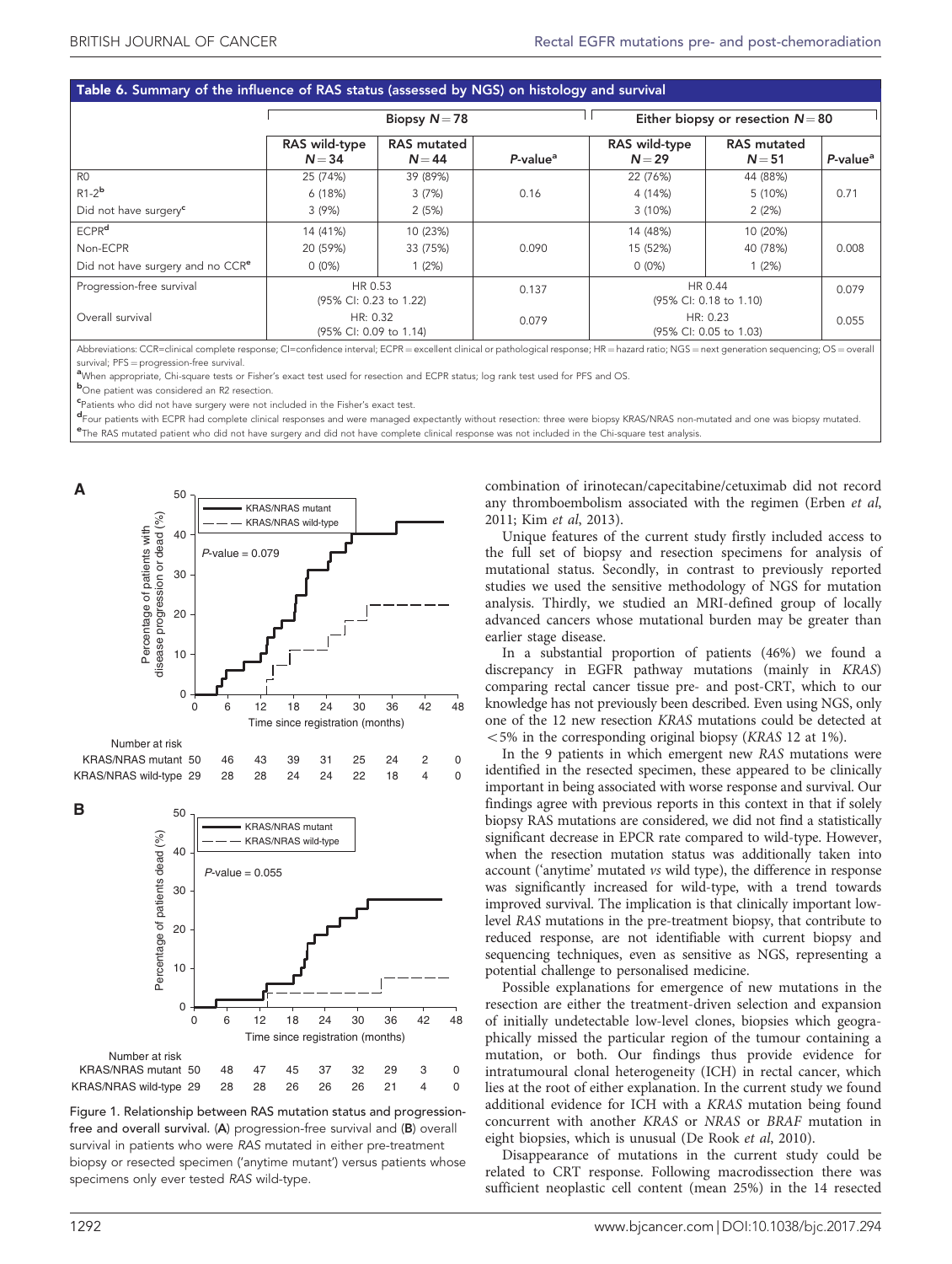<span id="page-7-0"></span>tumours solely losing mutations, to have detected the original biopsy mutations if present.

There is increasing awareness of ICH in colorectal cancer, with potential clinical relevance. A study sampling multiple locations from the same colorectal tumour showed that using PS, 7 of 69 primary tumours (10%) demonstrated ICH ([Richman](#page-8-0) et al[, 2011](#page-8-0)) and genomic profiles of primary tumours and metastases are not always concordant [\(Vogelstein](#page-8-0) et al, 2013). On analysing 349 individual lymph glands from 15 colorectal tumours, uniformly high ICH and subclone mixing was demonstrated in both primary tumour and lymph nodes, and it was proposed that most detectable ICH results from early subclonal alterations [\(Sottoriva](#page-8-0) et al, 2015). During treatment with anti-EGFR monoclonal antibodies, emergence of RAS and other mutations can be identified in circulating tumour DNA (ctDNA) before clinically apparent disease progression (Diaz et al [2012; Siravegna](#page-8-0) et al 2015). Using RNA transcriptomic analysis, it has recently been shown that patients can be simultaneously classified into multiple diagnostically relevant subgroups based purely on the tumoural region analysed ([Dunne](#page-8-0) et al[, 2016\)](#page-8-0).

In the current study it does seem likely that at least some of the emergent resection mutations that were not identified in pretreatment biopsy arose because of treatment-driven clonal expansion, because most newly identified KRAS mutations (9 of 12) were present above 20% of the total DNA analysed. By definition, these mutations have arisen within an approximate 3 month period from biopsy to resection, implying that rapid clonal selection may have occurred, possibly accelerated by the wellknown phenomenon of radiotherapy-induced accelerated repopulation [\(Willers and Held, 2006\)](#page-8-0).

A limitation of the current study is the relatively small sample size and non-randomised nature, meaning that these observations remain hypothesis-generating and no conclusions can be drawn for use in routine clinical practice. It is not known if a similar emergence of resection RAS mutations would occur if patients were treated with CRT containing irinotecan and capecitabine alone without cetuximab. We are currently examining our previous RICE trial from this point of view.

In terms of future research, there are currently no recommended national standards for pre-treatment rectal biopsy in routine clinical practice. There is a need to define biopsy standards in terms of number of biopsies, volume and location, in order to increase the pre-treatment sensitivity of identifying clinically relevant mutations if preset. The use of NGS will also maximise sensitivity for identifying such mutations. In addition, sequential biopsy of the primary tumour during treatment may allow more early definition of emerging mutations, which could influence treatment approach. The use of liquid biopsies taken at baseline and at intervals during treatment may give information on such emergent mutational changes, without the need for repeat tissue biopsy ([Spindler](#page-8-0) et al, 2015).

In summary, the regimen studied was feasible and met its primary R0 resection endpoint. Using the sensitive technology of NGS, comparing biopsy with resection, we describe for the first time substantial loss and gain of EGFR pathway mutations (mainly KRAS) in locally advanced rectal cancer undergoing pre-operative CRT. Appearance of new, initially undetectable RAS mutations, was related to significantly decreased response and a trend to inferior survival in tumours that were RAS mutated in either biopsy or resection compared to those only ever testing wild-type. Failure to detect such clinically important emergent resection mutations in pre-treatment biopsies may be related to a lack of influence of RAS mutation status on response in previous reports. This phenomenon is likely to be due to ICH manifesting as either treatment-driven selection of mutated clones or a biopsy geographical miss, thereby presenting a challenge to personalised medicine. Our findings highlight an urgent need to define a

minimum standard for adequate pre-treatment biopsies in routine clinical practice.

## ACKNOWLEDGEMENTS

This work was funded by Cancer Research UK Bobby Moore Fund (ref C23134A9353). Merck Serono supplied free cetuximab and an educational grant and Pfizer gave free irinotecan and an educational grant. Neither Merck Serono or Pfizer was involved in study design, data analysis or manuscript preparation or had access to study data. Central trial coordination was by Cancer Research UK and University College London Cancer Trials Centre, including data collection and statistical analyses. The Pathology and Tumour Biology laboratory is supported by grants from Yorkshire Cancer Research, the Pathological Society of Great Britain and Ireland, the Academy of Medical Sciences, The Medical Research Council and a National Institute of Health Research Senior Investigator Award. SG was a National Institute for Social Care and Health Research Academic Health Science Collaboration Clinical Research Fellow.

## CONFLICT OF INTEREST

Outside of the submitted work SG has received research funding from Roche and Pfizer. NW reports grants from Yorkshire Cancer Research, grants from Pathological Society of Great Britain and Ireland, during the conduct of the study; grants from Academy of Medical Sciences, outside the submitted work. DS-M has received research funding from Roche and Sanofi-Aventis. PQ reports personal fees from Amgen, personal fees from Roche, personal fees from Ventana, during the conduct of the study; grants from Yorkshire Cancer Research programme grant, within and outside the submitted work. BS reports personal fees from Roche, personal fees and non-financial support from Sanofi and non-financial support from BMS, outside the submitted work. SB reports grants from Merck, grants from Pfizer Limited, during the conduct of the study. The remaining authors declare no conflict of interest.

## **REFERENCES**

- Bonner JA, Harari PM, Giralt J, Azarnia N, Shin DM, Cohen RB, Jones CU, Sur R, Raben D, Jassem J, Ove R, Kies MS, Baselga J, Youssoufian H, Amellal N, Rowinsky EK, Ang KK (2006) Radiotherapy plus cetuximab for squamous-cell carcinoma of the head and neck. N Engl J Med 354: 567–578.
- Bosset J-F, Calais G, Mineur L, Maingon P, Stojanovic-Rundic S, Bensadoun R-J, Bardet E, Beny A, Ollier J-C, Bolla M, Marchal D, Van Laethem J-L, Klein V, Giralt J, Clavère P, Glanzmann C, Cellier P, Collette L (2014) Fluorouracil-based adjuvant chemotherapy after preoperative chemoradiotherapy in rectal cancer: long-term results of the EORTC 22921 randomised study. Lancet Oncol 15: 184–190.
- Clancy C, Burke JP, Coffey JC (2013) KRAS mutation does not predict the efficacy of neo-adjuvant chemoradiotherapy in rectal cancer: a systematic review and meta-analysis. Surg Oncol 22: 105–111.
- Crosby T, Hurt CN, Falk S, Gollins S, Mukherjee S, Staffurth J, Ray R, Bashir N, Bridgewater JA, Geh JI, Cunningham D, Blazeby J, Roy R, Maughan T, Griffiths G (2013) Chemoradiotherapy with or without cetuximab in patients with oesophageal cancer (SCOPE1): a multicentre, phase 2/3 randomised trial. Lancet Oncol 14: 627–637.
- Cunningham D, Humblet Y, Siena S, Khayat D, Bleiberg H, Santoro A, Bets D, Mueser M, Harstrick A, Verslype C, Chau I, Van Cutsem E (2004) Cetuximab monotherapy and cetuximab plus irinotecan in irinotecanrefractory metastatic colorectal cancer. N Engl J Med 351: 337–345.
- De Rook W, Claes B, Bernasconi D, De Schutter J, Biesmans B, Fountzilas G, Kalogeras KT, Kotoula V, Papamichael D, Laurent-Puig P,